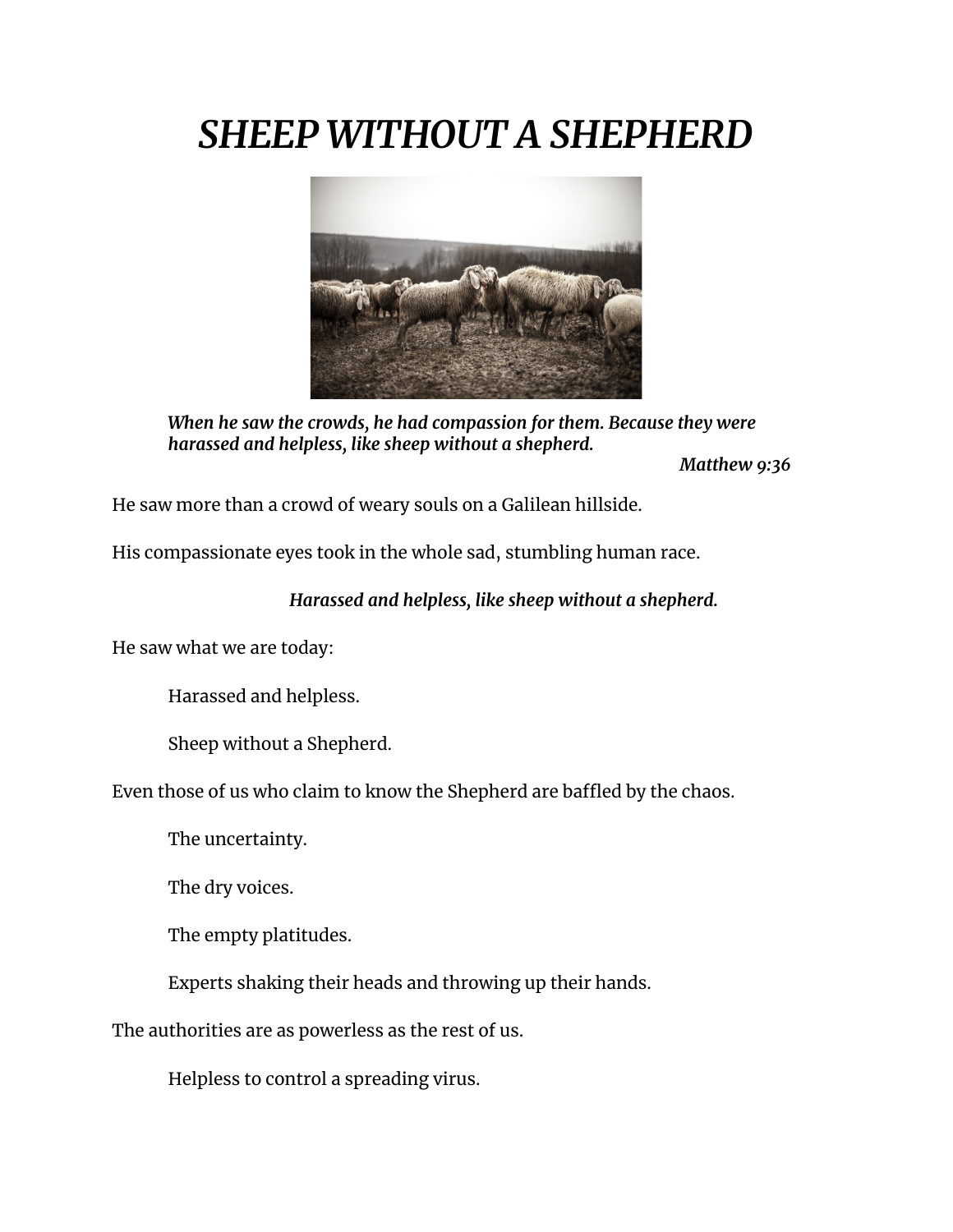Helpless to restore a crumbling economy.



It's time for a harvest of truth.

It's time to listen to the Shepherd.

*Then he said to his disciples, "The harvest is plentiful, but the laborers are few; pray therefore the Lord of the harvest to send out laborers into his harvest"*

*Matthew 9:37-38*

No, this harvest is not an evangelistic "crusade".

It's not a church membership drive.

The Master is not talking about a worldwide expansion of the Christian religion.

This Harvest brings people into God's World, the Kingdom ruled by God alone.

Where God's will is done on earth as it is done in heaven.

Where lies disappear and despair has vanished.

Where the Shepherd leads his sheep beside the still waters, and restores their souls.

A Kingdom which is about to appear in unspeakable glory.

*"The harvest is plentiful, but the laborers are few."*

So how do we find laborers for this harvest?

We pray.